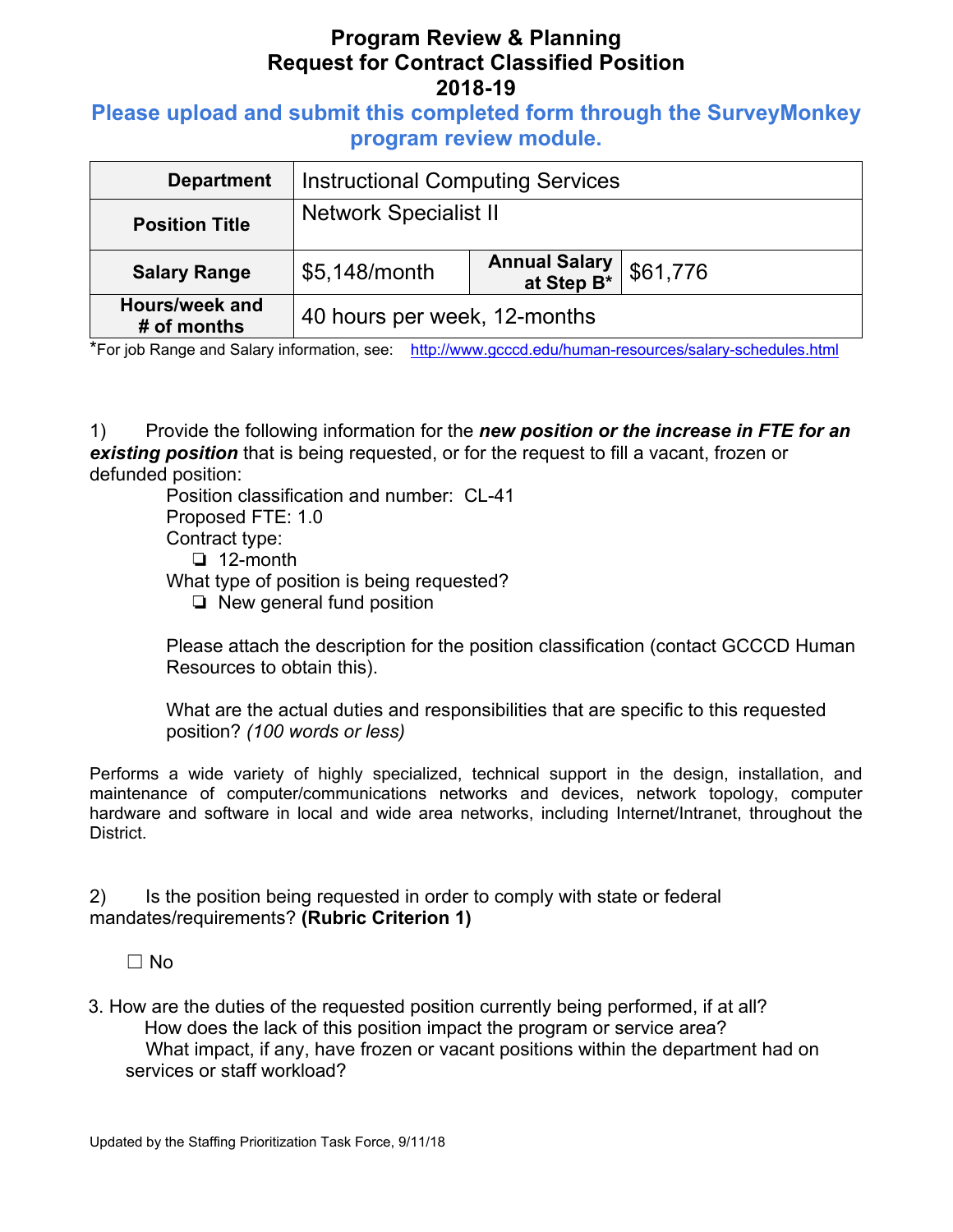## **Program Review & Planning Request for Contract Classified Position 2018-19**

#### **Please upload and submit this completed form through the SurveyMonkey program review module.**

The position is critical to maintaining all instructional technology, including the nearly 40 computer labs, over 100 smart cart computers, 7 faculty workrooms and faculty computers. The number of computers, monitors, printers and other technical equipment continues to increase at the college. New buildings and remodels are requiring additional computer lab and technical support. We are stretched thin in our current operations and as such, need staffing to support not only current technology but any new instructional technology the college requires.

There are currently two Network Specialists performing the work. They often can't get to all of it and projects are often delayed due to lack of staffing. The lack of staffing affects the various computer labs and smart carts across campus. It can also affect faculty computers and workrooms. Staff are overworked and often work comp time. They are not accustomed to writing it down, but I've been trying to get them to do it so we can have the information for staffing requests. As mentioned above, we often don't have computer labs ready for the start of the semester or they are not running at an optimal level. It also makes it difficult for us to respond to ad hoc requests.

*(200 words or less)* **(Rubric Criteria 1)**

4. How has the program/service area changed over the most recent five academic years and/or how is it expected to change within the next five years (i.e. growth, additional services, increased workload and reorganization) that warrants this position? \*\*Please use both quantitative and qualitative data including, but not limited to: enrollment and productivity data, staffing or other studies, surveys, volume of students or employees served, total comp time accrued, number of hourly/ intern/ volunteer/work-study, and services provided.\*\* *(200 words or less)* **(Rubric Criteria 2)**

There is no standard measurement on how many IT support personnel an organization should have per node (any device connected to the network including computers and printers), however, a general starting point would be 1 to 150. We are at 1 to 700 for Network Specialists. While we do have Computer Lab Technician II positions, those positions do not work at the same level as the Network Specialist do in terms of creating and managing images. We also have three Computer Lab Technician I positions, but their main role is to operate the Tech Mall and answer Help Desk calls. The college used to have 3 Network Specialist several years ago, but one of the people took a position at District and the position was never backfilled.